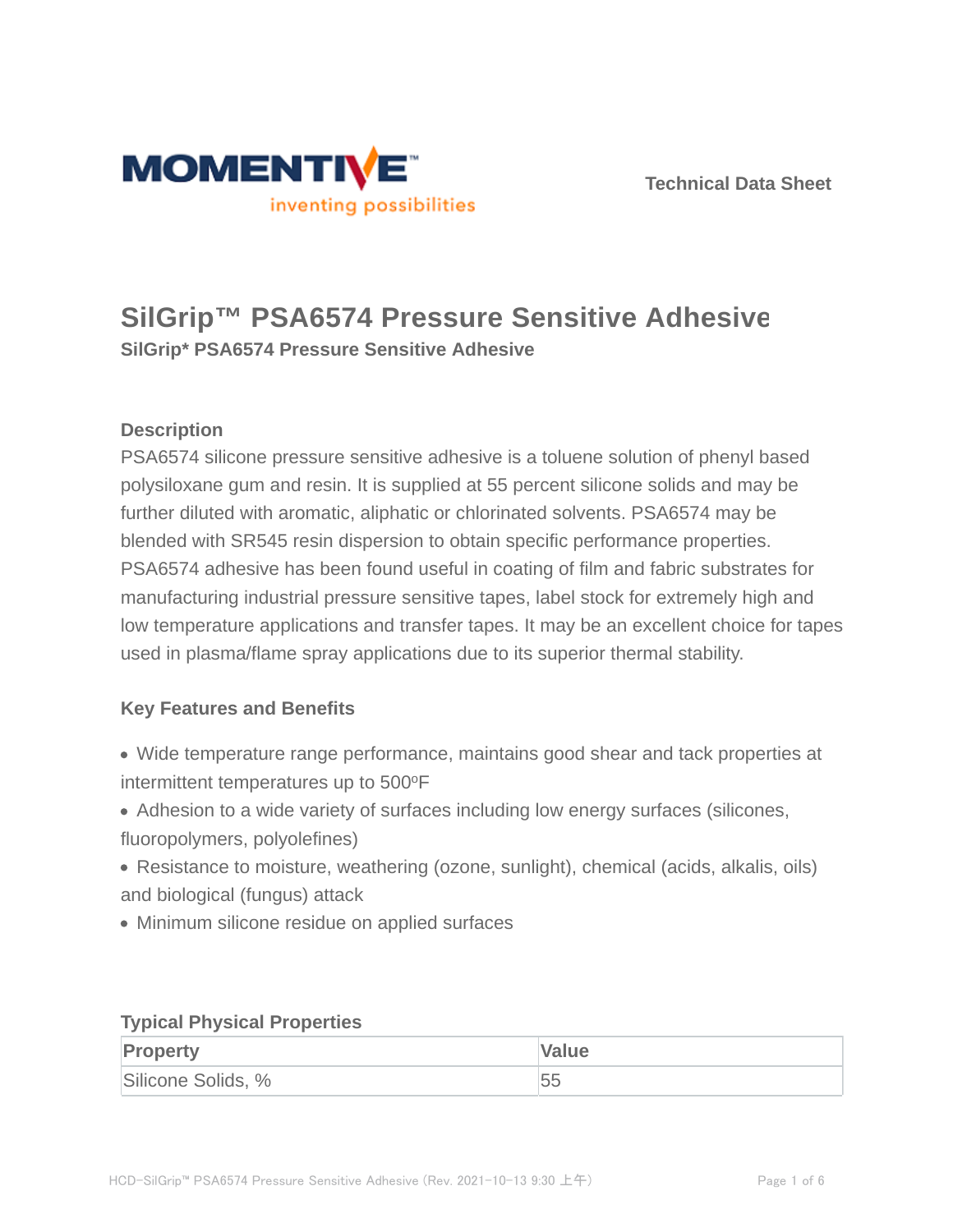| <b>Specific Gravity</b>                                                     | 0.98                   |
|-----------------------------------------------------------------------------|------------------------|
| Density, Ibs/gal                                                            | 8.3                    |
| Viscosity $@$ 25 $°$ (77 $°$ F), cps<br>(Brookfield RVF, #5 spindle, 4 rpm) | 17,000                 |
| Color                                                                       | <b>Light Straw</b>     |
| Flash Point, PMCC, °C (°F)                                                  | 11(52)                 |
| Solvent                                                                     | Toluene, VM& P Naphtha |

#### **TYPICAL CURED ADHESIVE PROPERTIES**

| $\bullet$ Peel Adhesion <sup>(1)</sup> , g/inch | 2700 |
|-------------------------------------------------|------|
| • Tack <sup>(2)</sup> , $g/cm2$                 | 1420 |

(1) 2 mil dry adhesive thickness, 1mil polyester film, uncatalyzed, curing cycle: 10 min air dry, 90 sec at 177°C

(2) Polyken Tack Tester, 1000g weight, 1sec dwell time, 1 cm/sec draw speed, 2 mil dry adhesive thickness, 1mil polyester film, uncatalyzed, curing cycle: 10 min air dry, 90 sec at 177°C

The properties of a cured silicone adhesive are affected by several factors such as type and amount of catalyst, cure cycle, adhesive thickness and backing type and thickness. Higher benzoyl peroxide catalyst concentration will increase cohesive strength of the adhesive and improve shear strength, but it will reduce its adhesive strength resulting in lower tack and peel values.

### **Patent Status**

Standard copy to come

#### **Product Safety, Handling and Storage**

The warranty period is 6 months from date of shipment from Momentive Performance Materials if stored in the original unopened container at 25ºC (77ºF).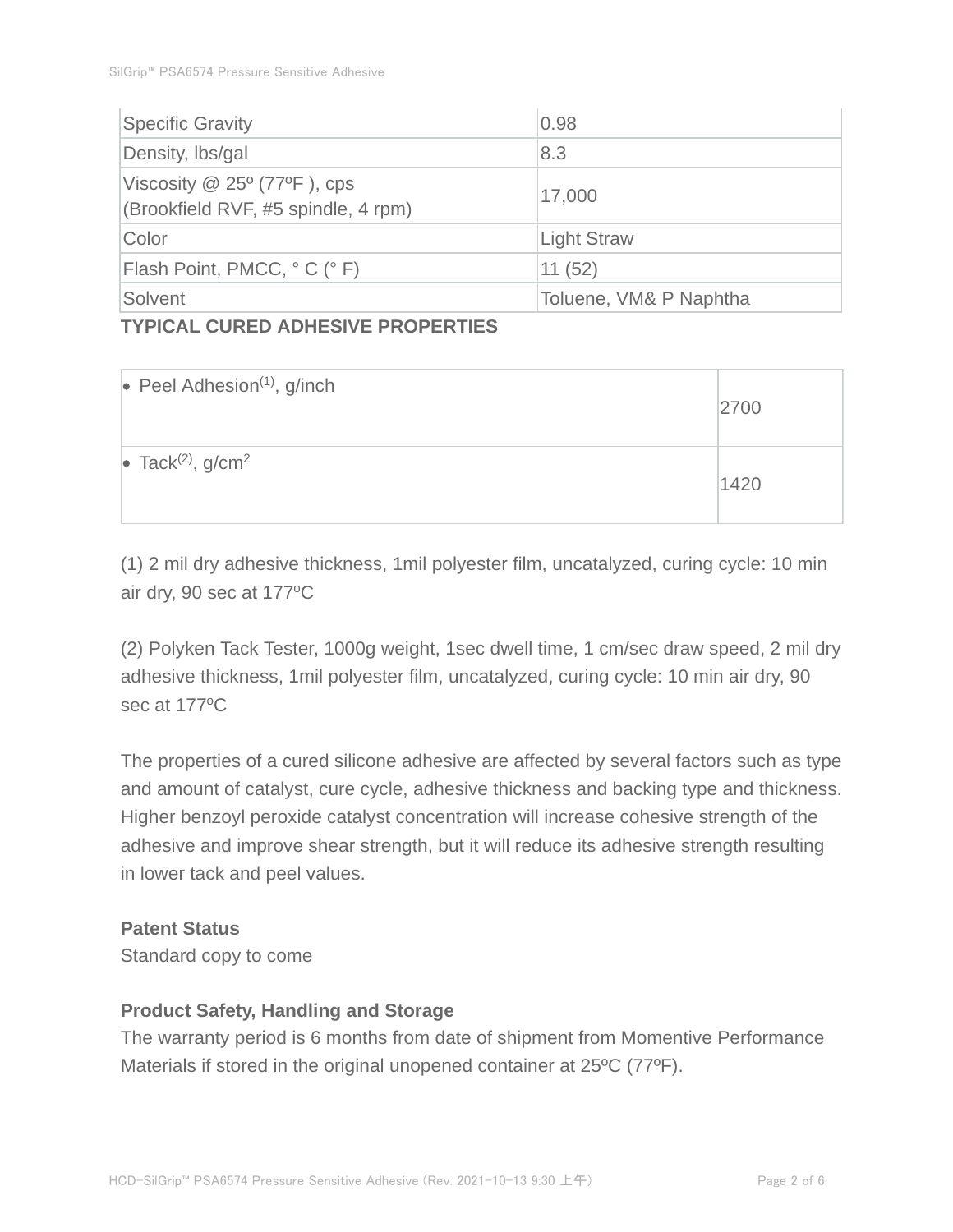#### Standard copy to come

# **Processing Recommendations Application**

PSA6574 silicone adhesive is supplied at a viscosity suitable for conventional tape coating equipment. If necessary, it may be thinned with toluene, xylene or other compatible solvents. After the adhesive is applied to the backing, it is exposed to a two step process: solvent removal and curing.

#### **Solvent Removal**

To achieve optimum adhesive properties, it is essential to optimize the drying step of the process in order to assure that the solvent is removed from the adhesive film before the curing step of the process starts. Improper drying will result in residual solvent entrapment within the adhesive. If the adhesive is then exposed to temperatures higher than 93.5  $\,^{\circ}$  C (200  $\,^{\circ}$  F), decomposing peroxide catalyst can cause crosslinking reaction between solvent and adhesive through methyl groups on siloxane chains and on solvent molecules and adversely affect the properties of the adhesive. Typical temperature range for the drying step of the process is 83  $\rm ^o$  C (180  $\rm ^o$  F) to 90  $\rm ^o$  C (194  $\rm ^o$ F). A typical drying cycle is 2 minutes at 90  $\,^{\circ}$  C (194  $\,^{\circ}$  F).

#### **Curing Process**

Once the solvent is removed from the adhesive film, the peroxide cure should be initiated by exposure to heat. A typical curing cycle is 2 minutes at 165  $\degree$  C (329  $\degree$  F). Longer exposure time and higher temperature, up to 204  $\,^{\circ}$  C (400  $\,^{\circ}$  F), can be used without adverse effects. The exact conditions required to achieve a complete cure will depend on oven length and efficiency, peroxide type and type of substrate used, and should be established during experimental trials on the machine.

#### **Catalysts**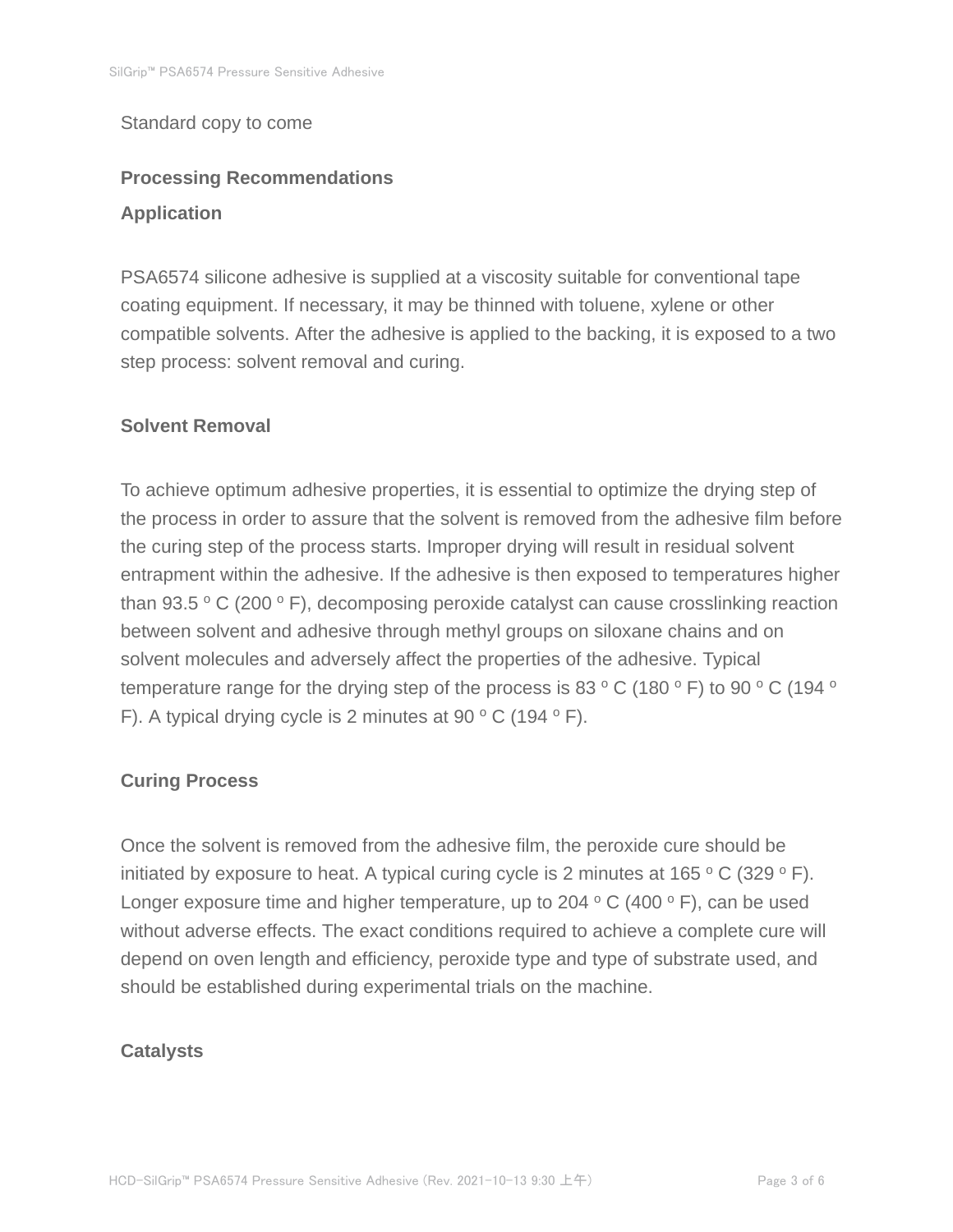High purity, 98% benzoyl peroxide  $(3)$  in the quantity of 1 to 3% based on silicone solids, has been found to give the most consistent results in curing of silicone pressure sensitive adhesives. In applications requiring low temperature cure, 2,4 -dichlorobenzoyl peroxide, which is activated at 132  $\,^{\circ}$  C (270  $\,^{\circ}$  F), can be used. It should be noted that 2,4-dichlorobenzoyl peroxide may generate polychlorinated biphenyls during the curing process. Please refer to Code of Federal Regulations, title 40, part 761 regarding incidental PCB byproducts if 2,4- dichlorobenzoyl peroxide is utilized.

The peroxide should be dispersed in solvent before it is mixed with the adhesive. Thorough mixing of the peroxide and adhesive to achieve homogeneous dispersion is essential for consistency of finished product.

(3) Available from: Elf Atochem North America, Inc.,

### **Priming**

In certain applications, the anchorage of the adhesive to the backing may be insufficient and the coating of a primer prior to the adhesive coating may be required.

A typical formulation for a primer may be found in Table1 below. The formulation may need to be adjusted depending on required bath life, coating equipment and backing material. The primer may be coated by direct gravure, wire wound rod or other coating technique suitable for solvent based coatings, and must be cured prior to adhesive application. The curing conditions will depend on equipment capabilities, substrate type and formulation used and should be established during experimental trials on the machine.

#### **Table1. Typical Primer** (4) **Formulation**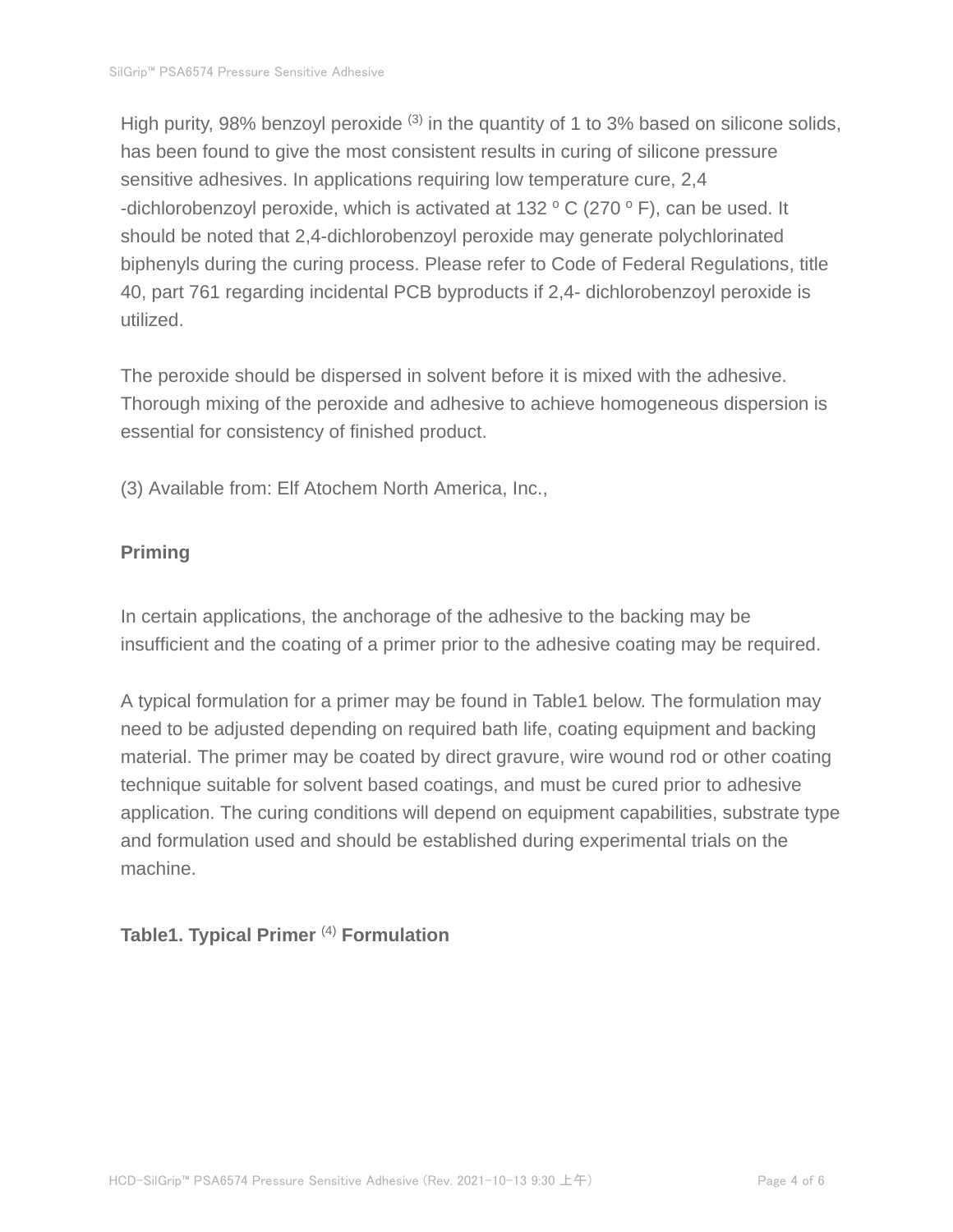| <b>Component</b>       | <b>Parts by Weight</b> |
|------------------------|------------------------|
| <b>SS4195A-D1</b>      | 13.3                   |
| <b>SS4191B</b>         | 0.3                    |
| <b>SS4192c</b>         | 0.5                    |
| <b>SS4259c</b>         | 0.5                    |
| Solvent <sup>(5)</sup> | 85.4                   |

(4) Rrefer to document #CDS5511, SS4195-D1 Primer for Phenyl Based Silicone Pressure Sensitive Adhesives, for more information

(5) Typical solvents: toluene, heptane, toluene/heptane mixtures

### **Limitations**

Standard copy to come

## **Contact Information**

Email commercial.services@momentive.com

## **Telephone**

| <b>Americas</b>      | <b>Latin America</b> | <b>EMEAI- Europe, Middle</b> | <b>ASIA PACIFIC</b> |
|----------------------|----------------------|------------------------------|---------------------|
|                      |                      | East, Africa & India         |                     |
| +1 800 295 2392      | <b>Brazil</b>        | <b>Europe</b>                | <b>China</b>        |
| Toll free*           | +55 11 4534 9650     | +390510924300                | 800 820 0202        |
| +704 805 6946        | <b>Direct Number</b> | Direct number                | Toll free           |
| <b>Direct Number</b> |                      |                              | +86 21 3860 4892    |
|                      |                      |                              | Direct number       |
| *All American        | <b>Mexico</b>        | India, Middle East &         | Japan               |
| countries            | +52 55 2169 7670     | <b>Africa</b>                | +81 3 5544 3111     |
|                      | <b>Direct Number</b> | + 91 44 71212207             | Direct number       |
|                      |                      | Direct number*               |                     |
|                      |                      | *All Middle Eastern          | <b>Korea</b>        |
|                      |                      | countries, Africa, India,    | +82 2 6201 4600     |
|                      |                      |                              |                     |